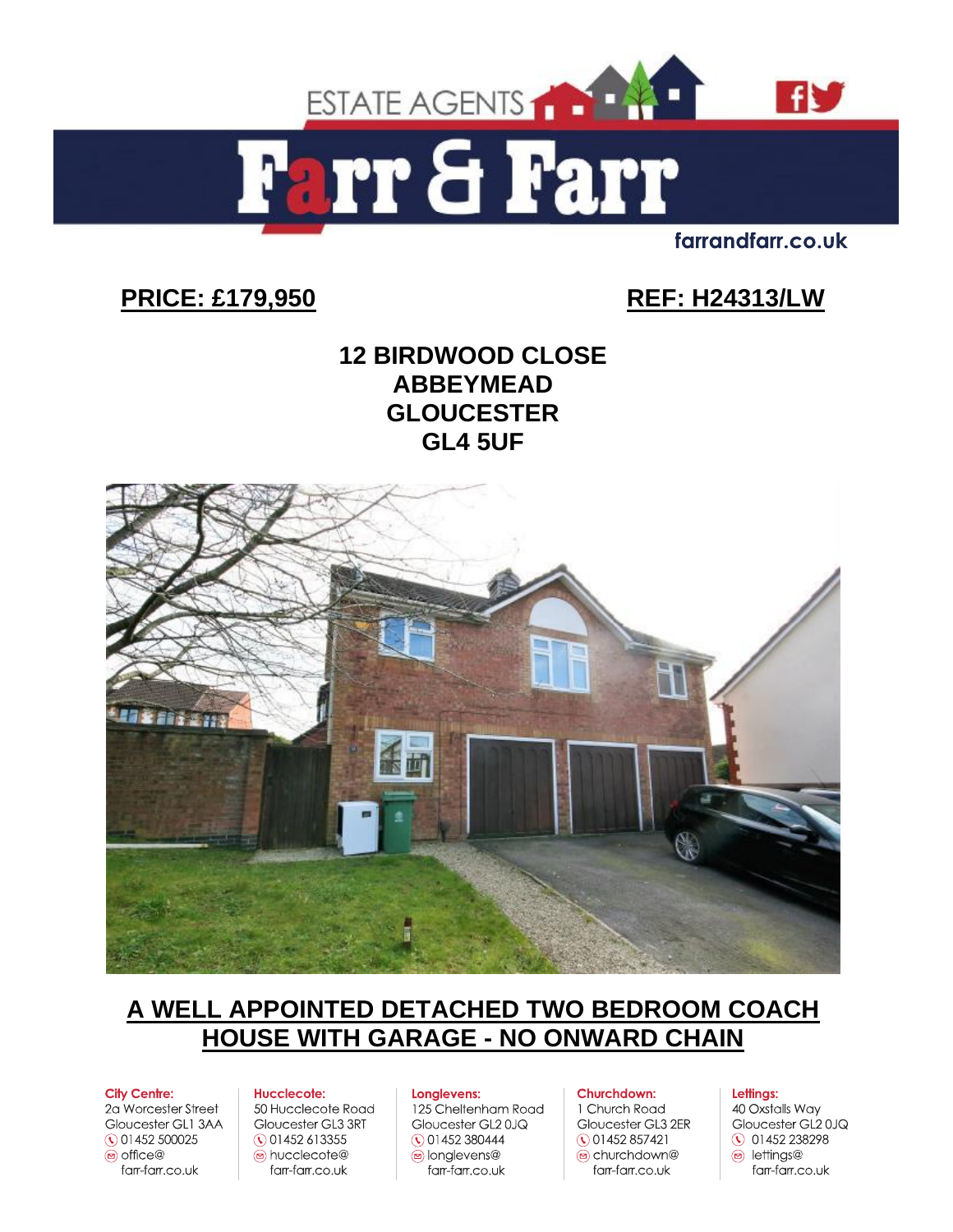#### **12 BIRDWOOD CLOSE, ABBEYMEAD, GLOUCESTER, GL4 5UF**

Farr & Farr are delighted to offer this leasehold two-bedroom coach house in a popular Abbeymead location. The property is set in a quiet location and benefits from an integral garage and parking as well as a good sized enclosed walled garden. You enter the property on the ground floor into a large hallway with access to the garage and a very handy utility room. Upstairs offers two double bedrooms, fitted kitchen, lounge/diner and family bathroom. Well maintained by its current owner but in need of slight modernisation, the coach house offers a great first time buy or investment property.

Birdwood Close is situated in the popular area of Abbeymead and ideally situated for access to Cheltenham and Gloucester. On hand is a regular bus service and the M5 motorway junctions to the north and south are only a short drive away.

# **DETACHED COACH HOUSE; TWO DOUBLE BEDROOMS; BATHROOM; FITTED KITCHEN; UTILITY ROOM; LARGE LOUNGE/DINER; STORAGE CUPBOARD; GARAGE; GAS CENTRAL HEATING; UPVC DOUBLE GLAZING; NO ONWARD CHAIN**

#### **ENTRANCE :**

Via UPVC door. Tiled floor. Door to Garage. Door to utility. Stairs to first floor landing.



#### **UTILITY : 6'8 x 5'2**

UPVC double glazed window. Range of wall and base units with worktop over and matching upstand. Stainless steel single bowl sink with drainer and mixer tap. Tiled floor.

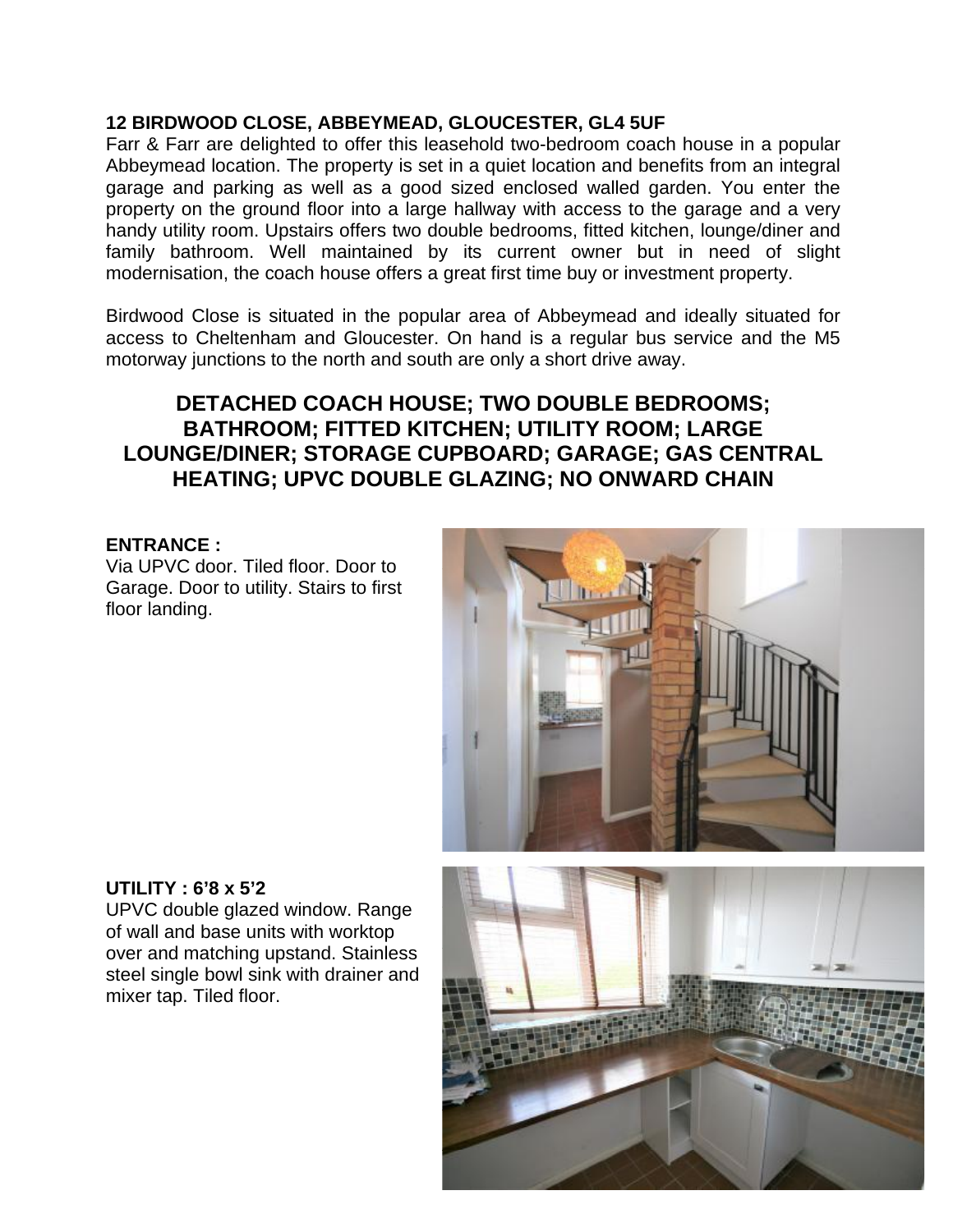#### **KITCHEN : 9'3 X 5'3**

UPVC double glazed window. Range of wall and base units with worktop over. Stainless steel sink with drainer and mixer tap. Integrated electric cooker and 4 ring gas hob. Space for undercounter appliances. Vinyl floor.



## **LOUNGE / DINING ROOM : 17'10 X 13'6**

UPVC double glazed windows to rear. TV point. Telephone point. Radiators. Fitted carpet.



## **BATHROOM :**

UPVC double glazed frosted window to rear. White three-piece bathroom suite comprising pedestal sink, WC and panelled bath with shower over. Part tiled walls. Tiled floor. Radiator

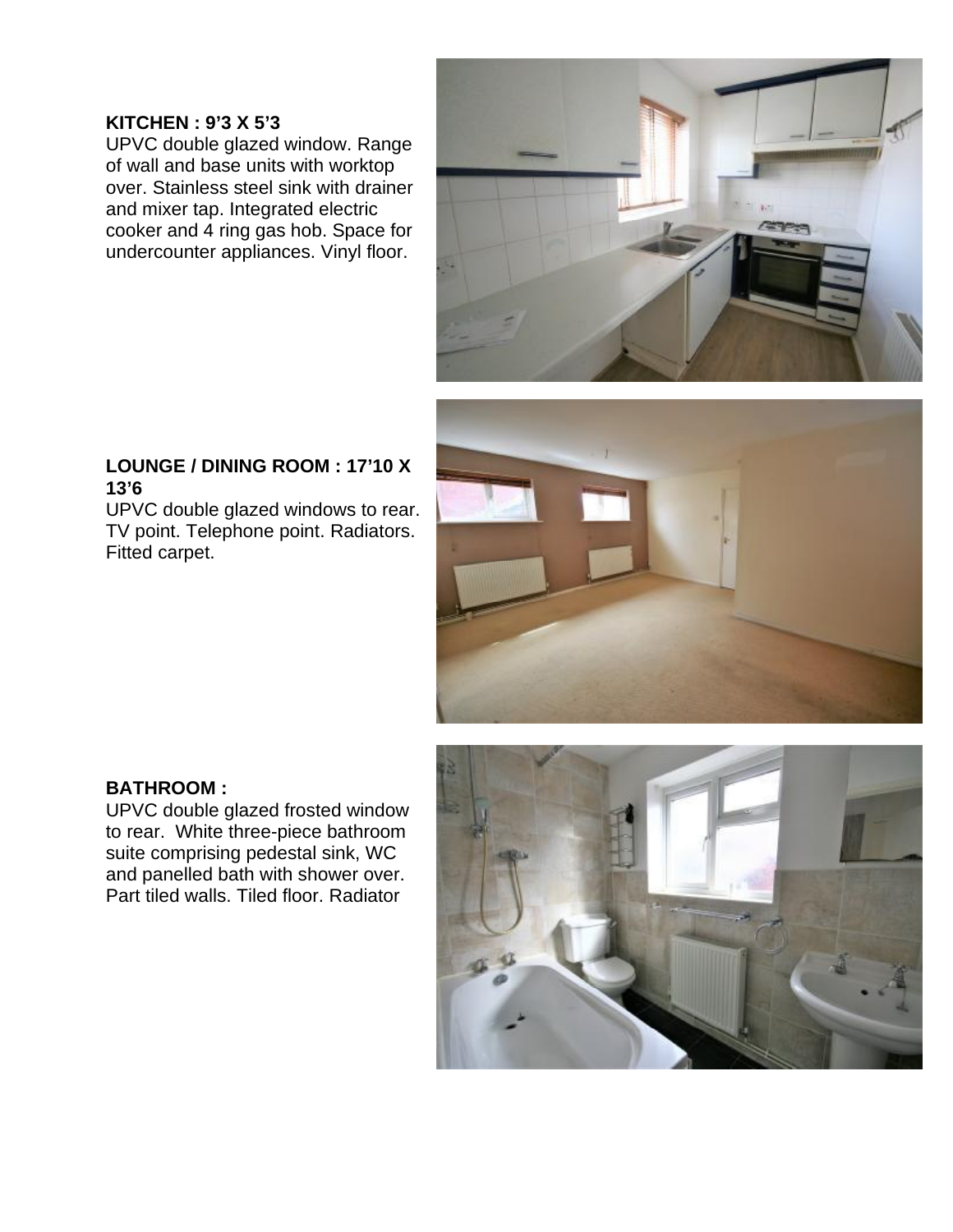**BEDROOM : 12'11 X 7'11**  UPVC double glazed window to front. Radiator. TV point. Fitted carpet.



**BEDROOM : 9'9 X 9'2**  UPVC double glazed window to front. Radiator. Fitted carpet.



**GARAGE :**  Up and over door. Driveway parking

## **VIEWING BY APPOINTMENT THROUGH THE AGENT ALL MEASUREMENTS ARE APPROXIMATE**

**COUNCIL TAX BAND – B LEASE APPROX 150 YRS (TBC)**